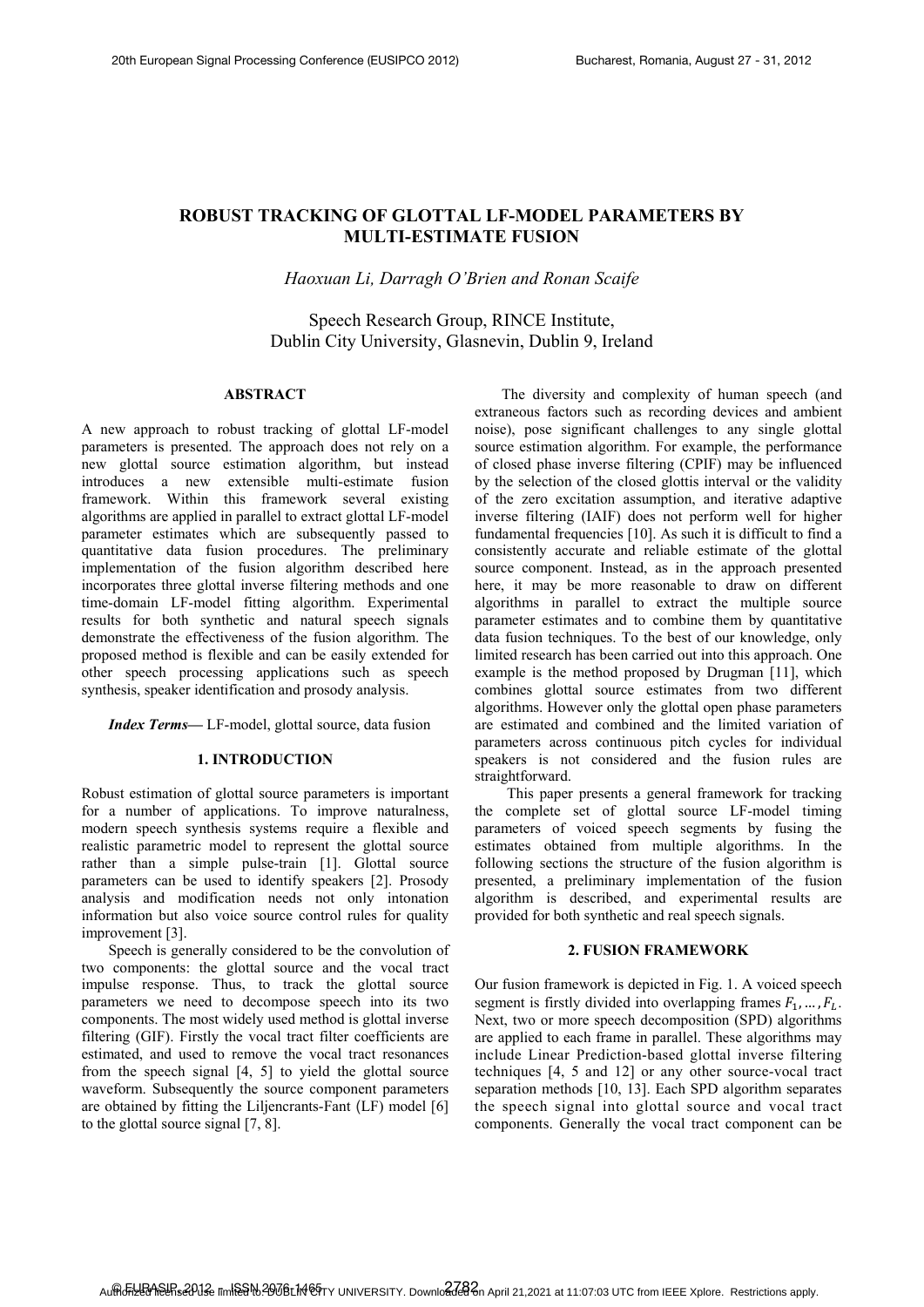

Figure 1. A general framework of the multi-estimate fusion algorithm

described by an all-pole filter with the filter coefficients obtained by an optimisation algorithm such as linear prediction [4]. With the extracted vocal tract coefficients the speech signal can be inverse filtered to cancel the vocal tract effect. Once the vocal tract component is removed the glottal flow derivative (GFD) signal is obtained. For each of the overlapping frames the corresponding inverse filtered GFD signals obtained from the same SPD algorithm are concatenated by an overlap-and-add procedure and the outputs of this stage are *n* GFD (where *n* is the number of decomposition algorithms) signals for the original voiced segment.

Next the glottal source parameters are estimated. Because of its effectiveness for approximately 83% of natural phonations [14], the LF-model [6] is currently used in the proposed framework for representing the glottal source. Each GFD signal is divided into consecutive pitch periods. Subsequently, one or more LF-model fitting (LFF) algorithms are applied to each pitch period of the GFD signals. The LFF algorithm is used to estimate the glottal LF-model parameters (LFP) by fitting the LF-model to the GFD signal. Given *n* speech decomposition algorithms and *m* LF-model fitting algorithms, a total of  $n \times m$  sets of LFmodel parameter estimates are obtained for each pitch period. In addition, for each set of estimated LF parameters, an error covariance  $\sigma$  is calculated.

Finally, the fusion procedure is applied. For a single pitch period the *n×m* sets of estimated LF-model paramters are combined by the generalised Millman's fusion formula  $[15]$  given in  $(1)$ :

$$
LFP_{fused} = a_{11} LFP_{11} + \dots + a_{ij} LFP_{ij} + \dots + a_{nm} LFP_{nm},
$$
  
\n
$$
a_{11} + a_{12} + \dots + a_{ij} + \dots + a_{nm} = 1,
$$
  
\n
$$
a_{ij} = \frac{1}{\sigma_{ij}} (\frac{1}{\sigma_{11}} + \dots + \frac{1}{\sigma_{ij}} + \dots + \frac{1}{\sigma_{nm}})^{-1},
$$
  
\n(1)

where  $i=1,...n$ ,  $j=1,...m$ , and  $a_{ij}$  is the weighting factor of the corresponding set of *LFP*, which is calculated from the error covariances. It can be observed that the smaller the covariance, the more weight is given to the set of estimates. The measurement fusion procedure is applied across all pitch periods in the speech signal to produce a single, fused set of LF-model parameter estimates.

In order to obtain reliable parameter trajectories, it is necessary to smooth the fused LF-model parameters across all pitch periods. It is reasonable to assume limited variation in glottal source parameters across adjacent pitch periods especially for sustained vowel sounds. Tooher [16] shows that the variation of LF-model parameters can be regarded as a linear process. Thus, assuming that the true glottal source parameters are the system state to be tracked, and the fused LF-model parameter estimates are the measurement, the corresponding state-space process and measurement equations can be described by (2):

$$
rLFP_k = rLFP_{k-1} + w_k,
$$
  
\n
$$
LFP_k = rLFP_k + v_k,
$$
\n(2)

where  $rLFP$  is the vector of real glottal source parameters, *LFP* is the vector of fused voice source estimates, *w* and *v* are the process noise and measurement respectively, with Gaussian distributions  $p(w) = N(0, Q), p(v) = N(0, R)$ .

Equation (2) is based on the following two premises: 1) that the variation of the voice source parameters across adjacent pitch periods is small, so that the true glottal source parameters of the  $k^{th}$  pitch cycle can be represented by source parameters of the  $(k - 1)<sup>th</sup>$  pitch cycle plus process noise; 2) that the estimated source parameters can be considered as a summation of true parameter values and measurement noise. With such correlation, it is reasonable to use a Kalman filter (KF) to track the glottal source parameters. The KF performs best when the process and measurement noise covariances are known. However, for real speech signals there is no such a priori information available. The expectation-maximisation (EM) algorithm [17] is a machine learning technique for optimisation by recursively adjusting the estimates to maximise the corresponding log-likelihood. It is applied here to refine KF parameters given a set of "reasonable" initial values. Afterwards, with these re-estimated parameters the KF is utilised to estimate the optimal glottal source parameters *LFPopt* across pitch periods of the full voiced segment.

#### **3. PRELIMINARY IMPLEMENTATION**

Our preliminary implementation of the multi-estimate fusion algorithm is described as follows. The input voiced speech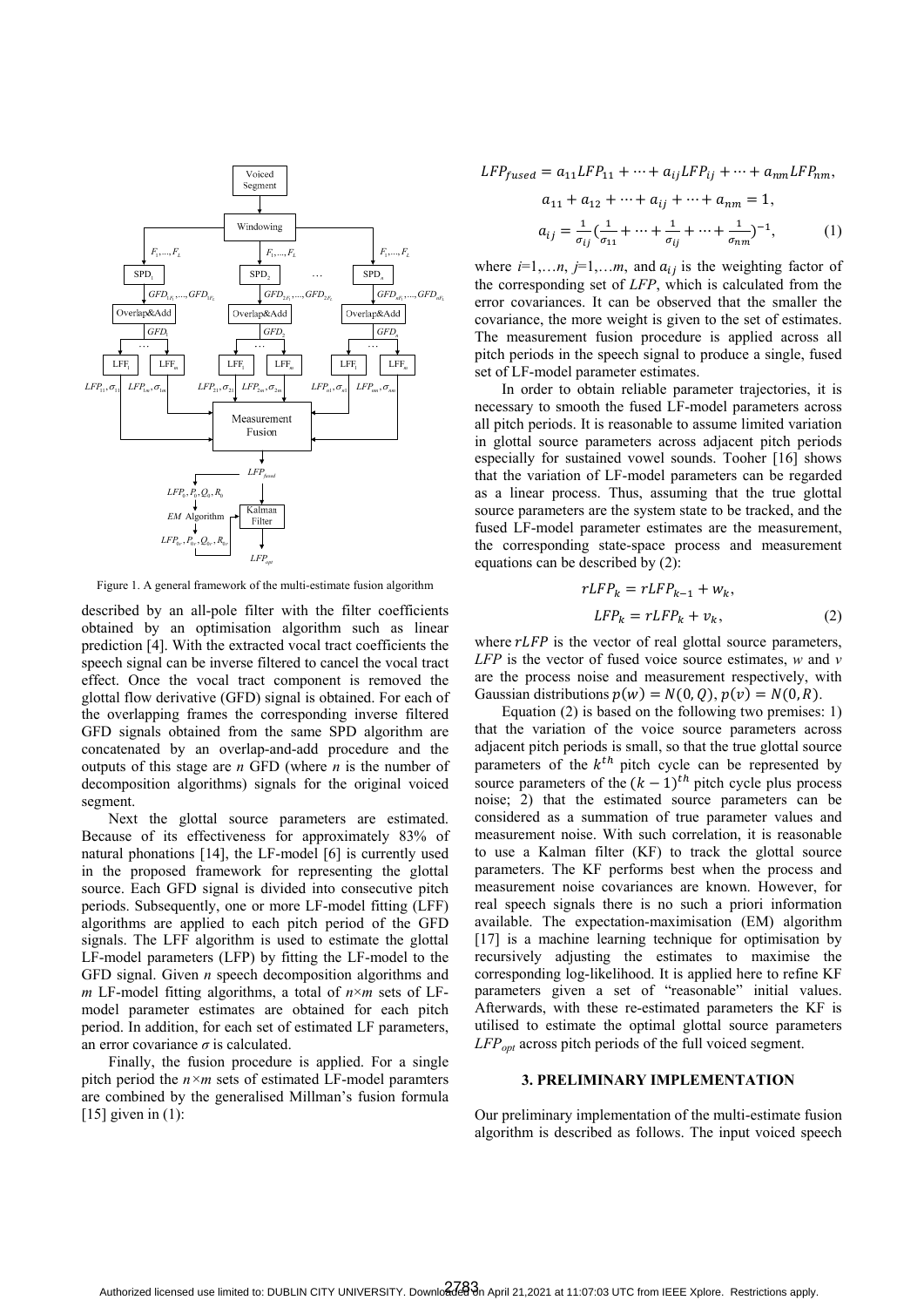segment is divided into frames of length 40ms with 50% overlap. Each frame is processed by three glottal inverse filtering algorithms (SPD in Fig. 1).

The first algorithm is iterative adaptive inverse filtering (IAIF) [5], which is based on the assumption that the glottal flow waveform can be represented by a first-order all-pole model. The IAIF algorithm operates by repeatedly removing the glottal and radiation effects using low order Linear Prediction analysis and inverse filtering. This removes the overall spectral tilt of the speech and allows estimation of the vocal tract filter using high order linear prediction analysis. The estimated vocal tract filter is used to inverse filter the original speech signal to extract the glottal flow derivative.

Weighted recursive least square with variable forgetting factor (WRLS-VFF) analysis [12] is the second speech decomposition method. The approach assumes that the speech signal is generated by an ARMA model. WRLS-VFF analysis operates by recursively minimising the prediction error for speech samples and allowing the variation of the forgetting factor. During the analysis process, the forgetting factor and the ARMA coefficients are obtained. Generally the maximum prediction error occurs at the glottal closure instant. Accordingly, the ARMA coefficients at the instant of glottal closure can be used to do the inverse filtering.

Iterative closed phase inverse filtering (ICPIF) [4] is also used in this preliminary implementation. Typically closed phase inverse filtering [10] operates on the assumption that for several milliseconds after the glottal closing instant the glottis remains closed and during this time the speech signal is due solely to the decaying vocal tract response. Thus, linear predictive analysis performed across this time interval models only the vocal tract filter and excludes any components due to the glottal source. The glottal waveform can be determined by inverse filtering the entire pitch period with the coefficients obtained from the closed phase. The first-order autocorrelation parameter can be used to measure the smoothness of the estimated glottal source waveform [4] and an iterative analysis procedure is applied to select the smoothest glottal flow derivative (GFD) signal by utilising different closed phase intervals. In our implementation of ICPIF, the initial glottal closing instants are found by analysing the variable forgetting factor  $\lambda$ obtained from WRLS-VFF [12].

GFD signals obtained from each SPD algorithm are concatenated by an overlap-and-add procedure to generate the entire glottal flow derivative signal for the original input speech segment. Afterwards, a new time-domain LF-model fitting (NTDLFF) algorithm [7] is applied to the three sets of GFD signals to extract the glottal source shape parameters period by period. These parameters are the open quotient  $Q_q = T_e/T_0$ , the asymmetry coefficient  $\alpha_m =$  $T_p/T_e$  and the return phase parameter  $R_a = T_a/T_0$ . The error covariance for individual pitch periods is calculated from the fitting errors between the inverse filtered GFD signal and reconstructed LF-model. Thus three sets of



Figure 2. Preliminary implementation of multi-estimate fusion algorithm

estimated LFP sequences are combined by the measurement fusion procedure. Subsequently Kalman filtering with the EM algorithm is applied to track the parameter trajectories. The preliminary implementation of the fusion algorithm is presented in Fig. 2.

### **4. EVALUATION**

#### **4.1. Synthetic Speech**

To test the validity of the fusion algorithm, a segment of synthetic speech was generated as follows: 1) 50 LF-model pulses were created from a set of LF parameters  $T_p = 0.48$ ,  $T_e = 0.65$ ,  $T_a = 0.035$  and  $T_0 = 1$ . 2) The first 20 were passed through a formant synthesizer for the vowel /AH/ and the last 20 pulses for the vowel /IH/ (thus two sustained vowel segments were obtained.) 3) A "coarticulatory" segment was generated by synthesizing the middle 10 pulses with line spectral frequencies calculated by linear interpolation from /AH/ to /IH/. 4) The three segments were concatenated.

The multi-estimate fusion algorithm was applied to this synthetic speech segment. The root mean square error (calculated by  $RMSE(\hat{x}) = \sqrt{E((\hat{x} - x)^2)}$ , where *x* is the true value and  $\hat{x}$  is the corresponding estimate) of the estimated LF-model parameters by each algorithm and by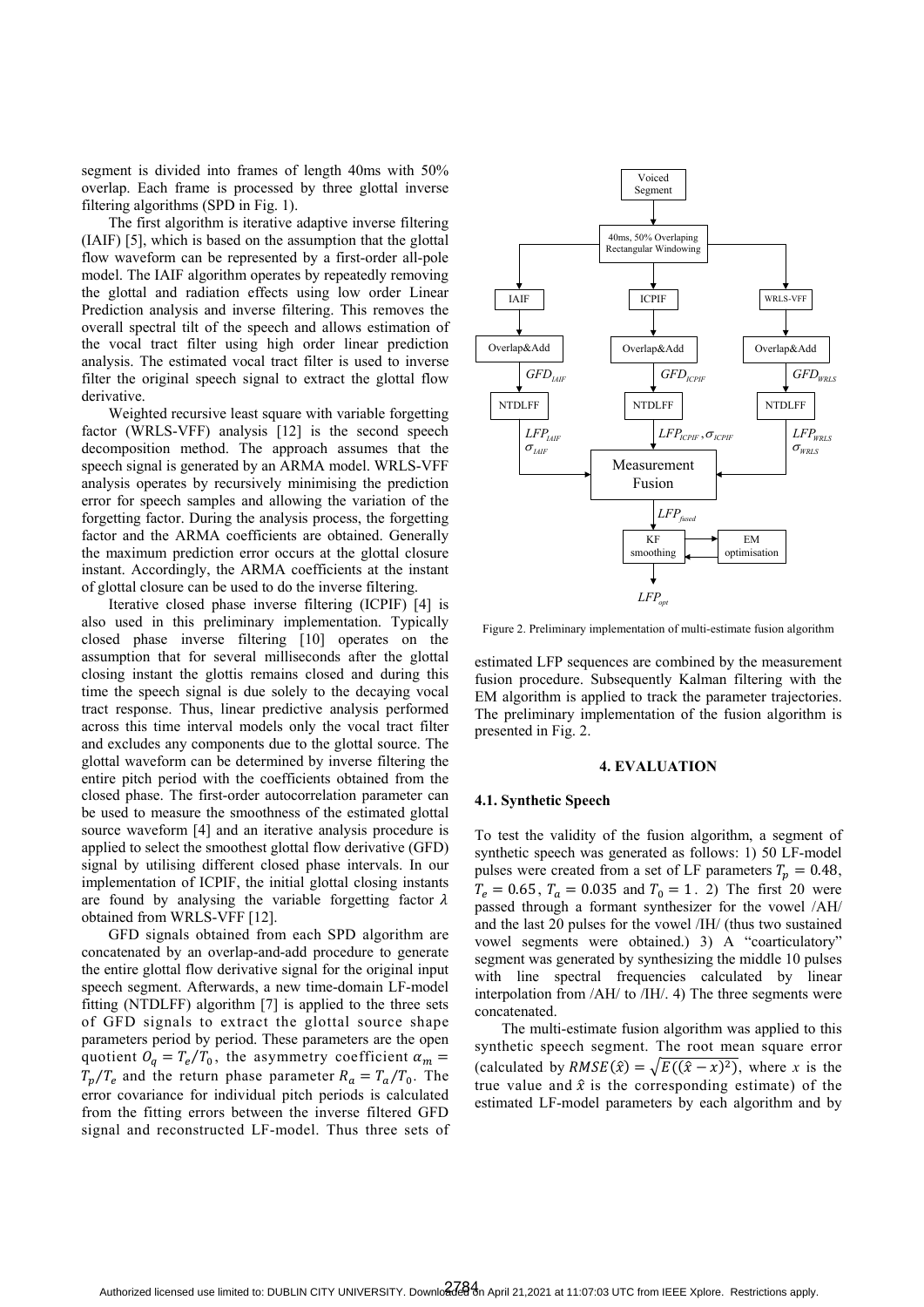Table 1. RMSE scores of LF-model parameters estimated by different algorithms for clear synthetic speech

|                 |         | $a_m$  | $R_a$  | $cov_m$ |
|-----------------|---------|--------|--------|---------|
| <b>TAIF</b>     | 0.0298  | 0.0174 | 0.0247 | 0.0317  |
| <b>ICPIF</b>    | 0.0311  | 0.0194 | 0.0289 | 0.0626  |
| <b>WRLS-VFF</b> | 0.0422  | 0.0205 | 0.0383 | 0.0691  |
| ME-FUSION       | 0.02.72 | 0.0142 | 0.0239 |         |

the fusion method are presented in Tables 1, with the corresponding mean error covariances  $cov_m$  in the last column. It can be observed that the fusion algorithm shows consistently smaller RMSE scores compared to other methods. For all three LF-model parameters, both IAIF and ICPIF performed well, and a relatively bigger RMSE was generated by WRLS-VFF. It is worth mentioning that more weight was given to the IAIF estimates by the fusion procedure, due to its producing the smallest mean error covariance.

### **4.2. Natural Speech Segments**

10 voiced speech segments were randomly extracted from the CMU-ARCTIC database [18] (5 from the male voice bdl, 5 from the female voice slt), including sustained vowel sounds and voiced transitions, for robustness testing. There is no a priori information available for the glottal source parameters for this real speech, therefore it is difficult to quantify estimation errors. The coefficient of variation (*CV=Standard deviation/Mean*) used in [8] can describe the robustness of the estimated parameters, so it was applied here for the evaluation. Due to space limitations, only the mean scores of the results across all segments for each speaker are presented in Fig. 3 and Fig. 4. Although it is apparent that results vary across parameters and between speakers, the CV scores are consistently lower for the multiestimate fusion method compared to the other glottal inverse filtering algorithms used alone.

## **5. CONCLUSIONS & FUTURE WORK**

A general multi-estimate fusion framework for tracking glottal LF-model parameters was presented and our preliminary implementation of the algorithm was described. Experimental results for both synthetic and real speech showed that by combining the estimates extracted from different algorithms with a quantitative data fusion technique, the tracked LF-model parameters were more robust than those obtained from any single algorithm used in isolation.

In our preliminary implementation only one LF-model fitting algorithm was applied; to improve the performance of the fusion algorithm, different methods will be used in future work such as a frequency-based fitting algorithm [8] which shows robustness to low-frequency phase distortion.



Figure 3. Coefficient of variation (%) for the three LF-model parameters in male speech segments



Figure 4. Coefficient of variation (%) for the three LF-model parameters in female speech segments

Also because of the flexibility of the fusion algorithm many different glottal source estimation methods can be applied. For example, although for the fusion framework the sourcevocal tract separation and glottal source model fitting procedures are in two levels, joint source-tract estimation [9] can be used to directly extract the source parameters. In addition, other effective multi-sensor data fusion techniques (information filter, data association, etc.) will be utilised to test the significance of the proposed algorithm for a variety of speech signals.

To test the effectiveness of the fusion algorithm for real speech, more comprehensive evaluation methods would be applied. For example, the estimated LF-model parameters can be used to remove the glottal effect from the original speech signal to yield only the vocal tract component. Subsequently, spectral analysis techniques such as discrete all-pole modeling (DAP) [19] can be applied to measure the goodness-of-fit of the DAP model to the extracted vocal tract component. In addition, perceptual listening tests on speech re-synthesised from estimated voice source parameters could be used to measure the effectiveness of the fusion method.